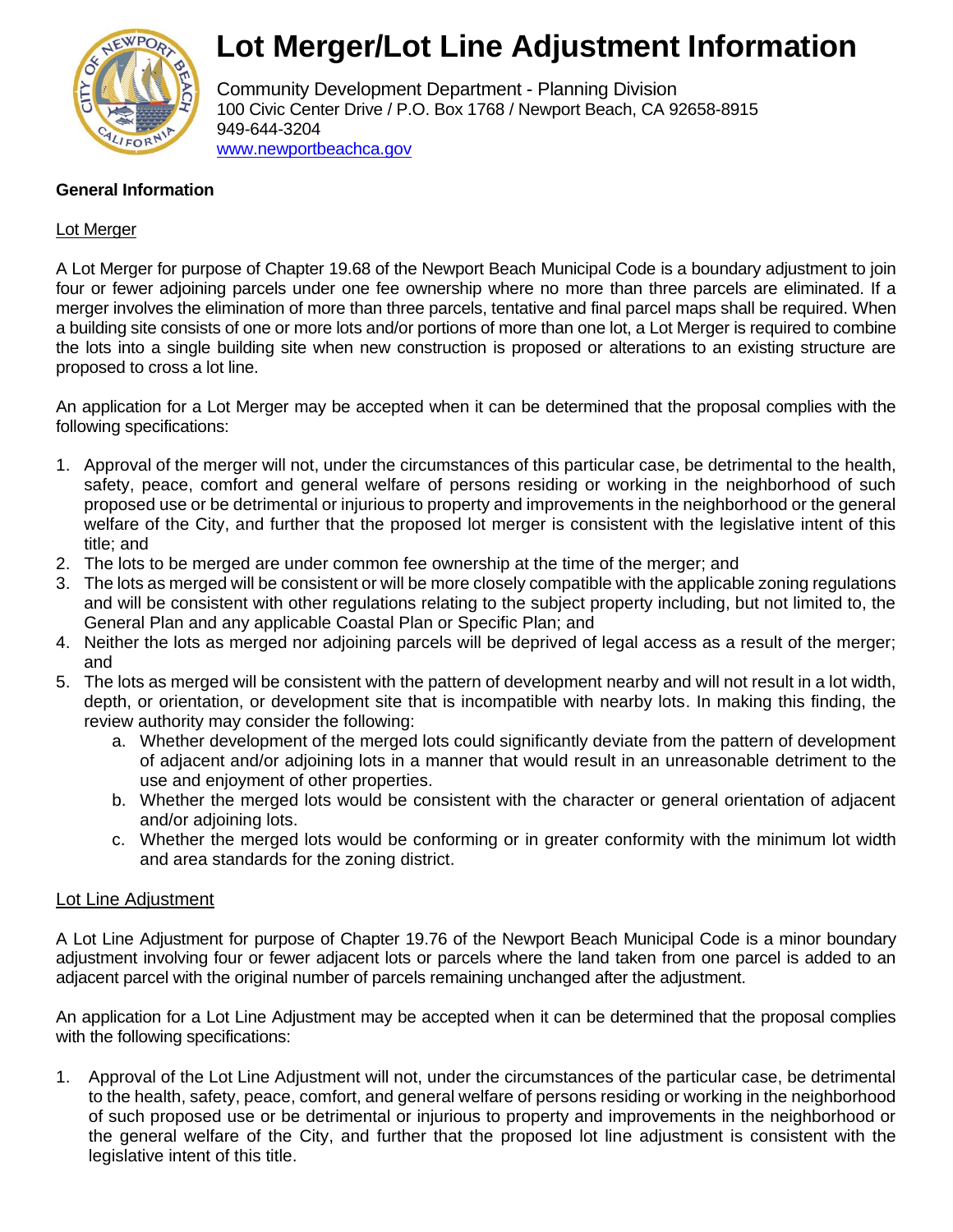- 2. The number of parcels resulting from the Lot Line Adjustment remains the same as before the Lot Line Adiustment.
- 3. The Lot Line Adjustment is consistent with applicable zoning regulations except that nothing herein shall prohibit the approval of a Lot Line Adjustment so long as none of the resultant parcels is more nonconforming as to lot width, depth and area than the parcels that existed prior to the lot line adjustment.
- 4. Neither the lots as adjusted nor adjoining parcels will be deprived of legal access as a result of the lot line adjustment.
- 5. That the final configuration of the parcels involved will not result in the loss of direct vehicular access from an adjacent alley for any of the parcels that are included in the Lot Line Adjustment.
- 6. That the final configuration of a reoriented lot does not result in any reduction of the street side setbacks as currently exist adjacent to a front yard of any adjacent key, unless such reduction is accomplished through a zone change to establish appropriate street side setbacks for the reoriented lot. The Planning Commission and City Council, in approving the zone change application, shall determine that the street side setbacks are appropriate and are consistent and compatible with the surrounding pattern of development and existing adjacent setbacks.

#### **Application Requirements**

To apply please provide the following:

1. A completed Planning Permit Application<sup>\*</sup> for a  $\Box$  Lot Merger or  $\Box$  Lot Line Adjustment Application.

*\*Please be advised the owner's signature for Lot Merger/Lot Line Adjustment Application must be notarized. A Notary Acknowledgement form has been attached to this document for your convenience.*

- 2. One (1) copy of a Preliminary Title Report not more than 6 months old from the date the application will be submitted that identifies the legal description of property.
- 3. Grant/Quitclaim Deeds

After approval of the Lot Line Adjustment/Lot Merger by the Zoning Administrator, the applicant shall have Grant/Quitclaim Deed(s) prepared before the recordation of the Lot Line Adjustment/Lot Merger. Since the recording information will not be known when the deeds are prepared, leave blanks so that the appropriate data can be added at the time of recordation. The new Grant/Quitclaim Deed(s) shall contain legal descriptions that make reference to the proposed Lot Line Adjustment/Lot Merger Parcel(s) and recording information. An example would be:

Parcel 1 of Lot Line Adjustment No. 95-1 recorded April 17, 1995 as Instrument No. 95-123456 of Official Records in the office of the County Recorder of said County.

4. A licensed surveyor or civil engineer shall prepare, sign, and stamp Exhibits A, B, and C (attached) providing the respective, specific requirements indicated below. Each Lot Line Adjustment or Lot Merger Application must be accompanied by four (4) sets of each exhibit with at least one (1) set with original signatures. Faxed copies will not be accepted.

#### *Exhibit A - Legal Description(s)*

Exhibit A shall be completed with the names of the current record owners, assessor parcel numbers, and legal description(s) of the proposed parcel(s).

Please note the name of the record owners must appear exactly as shown on the recorded deed. The record owners, including Trustees of Trusts, of all parcels involved must sign the application form before a Notary Public and attach the appropriate certificate of acknowledgment. A signature form is attached.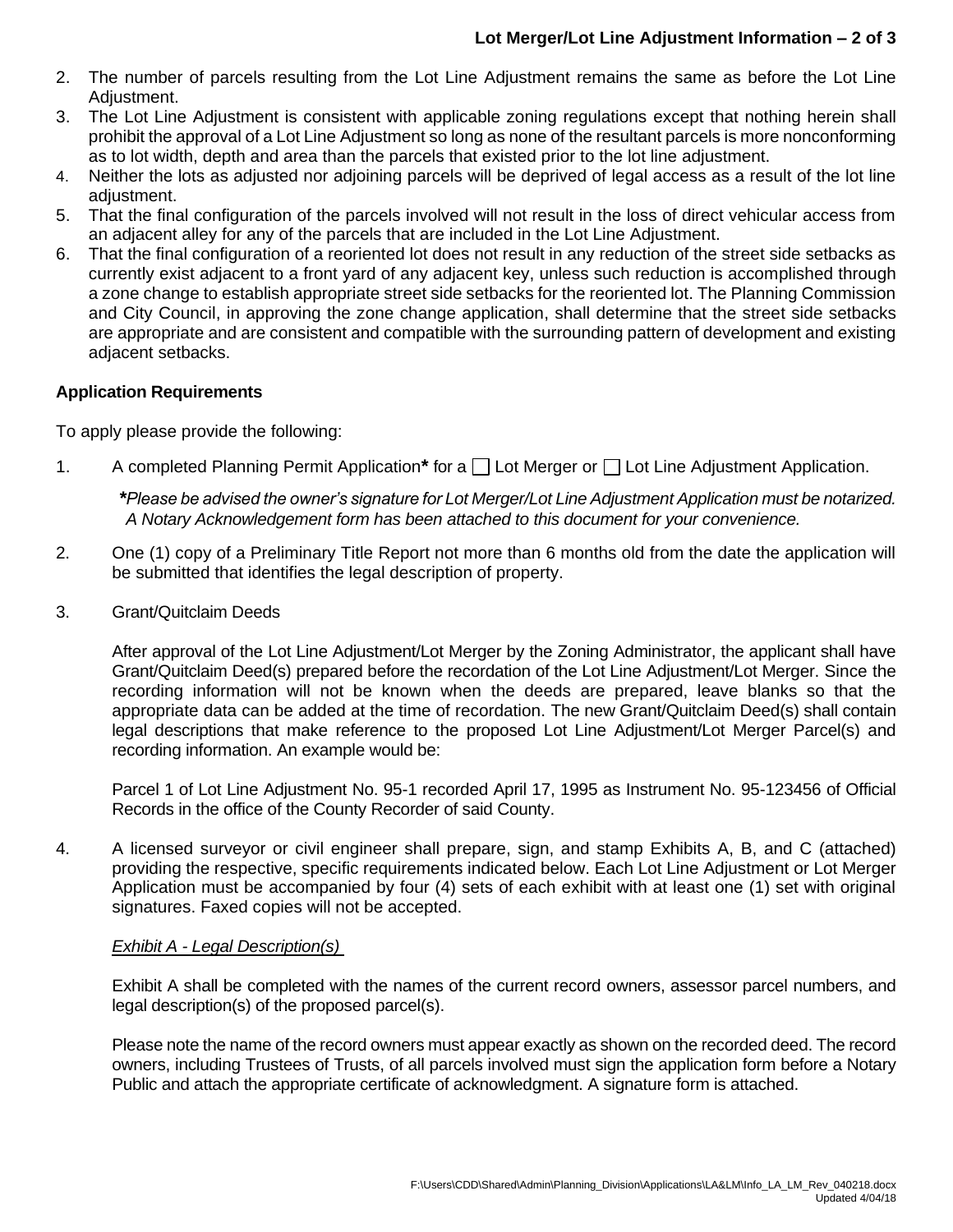#### *Exhibit B – Lot Line Adjustment/Lot Merger Map*

Exhibit B shall provide the Lot Line Adjustment or Lot Merger Map, including the following information:

- a. Map scale and north arrow.
- b. The location of the project site in relation to the existing streets and alleys and the distance to the nearest cross street. The location and width of all existing easements or rights-of-ways, whether public or private, for roads, alleys, drainage, sewers, or flood control purposes. Indicate the parties having an interest in the easements.
- c. The existing and proposed lot layout. Show bearings and distances for all parcel lines. Show the existing lot numbers and the recorded reference. Use a heavy solid line for the proposed lot line location, light solid lines for existing property lines that are to remain unchanged, dashed lines for existing property lines to be adjusted, and finer dashed lines for existing easements.
- d. The number for each proposed parcel (i.e. Parcel 1, Parcel 2, etc.) and the net area of each parcel. Net area equals the gross area minus any easements that restrict the surface use of the property, such as vehicular pedestrian easements. Please label as "Net Area."
- e. Show the existing lot numbers and reference the recorded document in dotted or lighter line weight for project site and adjoining lots.

#### *Exhibit C – Site Plan*

Since only certain information can be on the official recorded Lot Line Adjustment or Lot Merger Map (Exhibit B), a second map (Exhibit C) is required showing additional, necessary information to verify compliance with adopted City ordinances. The following information must be included:

- a. The location and width of all existing easements or rights-of-way, whether public or private, for roads, alleys, drainage, sewers, or flood control purposes. Indicate the parties having an interest in the easements.
- b. The location of any aboveground or underground structures on the site. Dimension distances from proposed property lines to structures. If there are no structures on the lot proposed for adjustment, add a note on the map stating that fact.
- 5. Public Noticing Requirements.

Please refer to the Planning Division's handout o[n Public Noticing Requirements](http://www.newportbeachca.gov/Modules/ShowDocument.aspx?documentid=10041) for more information on the application materials required for a public hearing.

6. Filing Fee

A filing fee is required at the time of filing to partially defray the cost of processing and other expenses. The Planning Department will advise you of said fee.

7. Electronic Copy

All of the above submittal items are required to be submitted in an electronic format (i.e., CD-ROM, via email, [USB flash drive not accepted]) as determined by the Planning Department prior to application submittal.

#### **Advisement**

An approved tentative tract map, parcel map, lot line adjustment, or lot merger requires subsequent separate review by the Public Works Department prior to release for recordation with the County of Orange. The applicant is responsible for making this submittal after action on the Planning Permit Application and appeal periods have expired. All applicable fees shall be paid. For more information on what is required, please contact Public Works at 949-644-3311.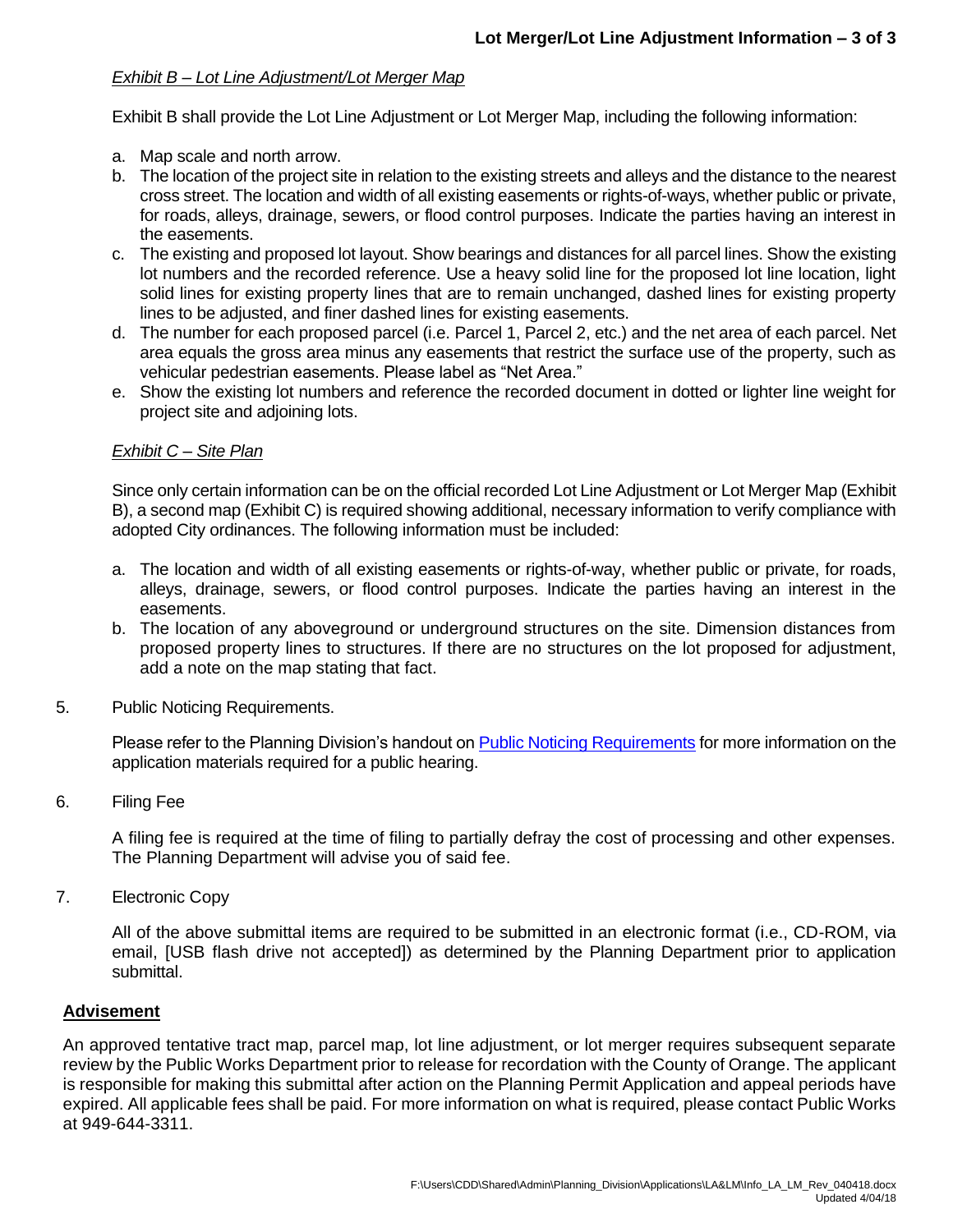#### **ACKNOWLEDGMENT**

|                   |  |  |  |  |  |  | A notary public or other officer completing this             |  |
|-------------------|--|--|--|--|--|--|--------------------------------------------------------------|--|
|                   |  |  |  |  |  |  | certificate verifies only the identity of the individual who |  |
|                   |  |  |  |  |  |  | signed the document to which this certificate is             |  |
|                   |  |  |  |  |  |  | attached, and not the truthfulness, accuracy, or validity    |  |
| of that document. |  |  |  |  |  |  |                                                              |  |

State of California County of \_\_\_\_\_\_\_\_\_\_\_\_\_\_\_\_\_\_\_\_\_\_} *ss*. On \_\_\_\_\_\_\_\_\_\_\_\_\_\_\_\_\_\_\_\_\_\_\_\_\_, 20\_\_\_\_\_ before me, \_\_\_\_\_\_\_\_\_\_\_\_\_\_\_\_\_\_\_\_\_\_\_\_\_\_\_\_\_\_,

Notary Public, personally appeared \_\_\_\_\_\_\_\_\_\_\_\_\_\_\_\_\_\_\_\_\_\_\_\_\_\_\_\_\_\_\_\_\_\_\_\_\_\_\_\_\_\_\_\_\_\_\_, who proved to me on the basis of satisfactory evidence to be the person(s) whose name(s) is/are subscribed to the within instrument and acknowledged to me that he/she/they executed the same in

his/her/their authorized capacity(ies), and that by his/her/their signatures(s) on the instrument the person(s), or the entity upon behalf of which the person(s) acted, executed the instrument.

I certify under PENALTY OF PERJURY under the laws of the State of California that the foregoing paragraph is true and correct.

WITNESS my hand and official seal.

| Signature |  |
|-----------|--|

#### **ACKNOWLEDGMENT**

|                   |  |  | A notary public or other officer completing this             |  |
|-------------------|--|--|--------------------------------------------------------------|--|
|                   |  |  | certificate verifies only the identity of the individual who |  |
|                   |  |  | signed the document to which this certificate is             |  |
|                   |  |  | attached, and not the truthfulness, accuracy, or validity    |  |
| of that document. |  |  |                                                              |  |

State of California

County of \_\_\_\_\_\_\_\_\_\_\_\_\_\_\_\_\_\_\_\_\_\_} *ss*.

On \_\_\_\_\_\_\_\_\_\_\_\_\_\_\_\_\_\_\_\_\_\_\_\_\_\_, 20\_\_\_\_\_\_ before me, \_\_\_\_\_\_\_\_\_\_\_\_\_\_\_\_\_\_\_\_\_\_\_\_\_\_\_\_\_

Notary Public, personally appeared \_\_\_\_\_\_\_

proved to me on the basis of satisfactory evidence to be the person(s) whose name(s) is/are subscribed to the within instrument and acknowledged to me that he/she/they executed the same in his/her/their authorized capacity(ies), and that by his/her/their signatures(s) on the instrument the person(s), or the entity upon behalf of which the person(s) acted, executed the instrument.

I certify under PENALTY OF PERJURY under the laws of the State of California that the foregoing paragraph is true and correct.

WITNESS my hand and official seal.

\_\_\_\_\_\_\_\_\_\_\_\_\_\_\_\_\_\_\_\_\_\_\_\_\_\_\_\_\_\_\_\_\_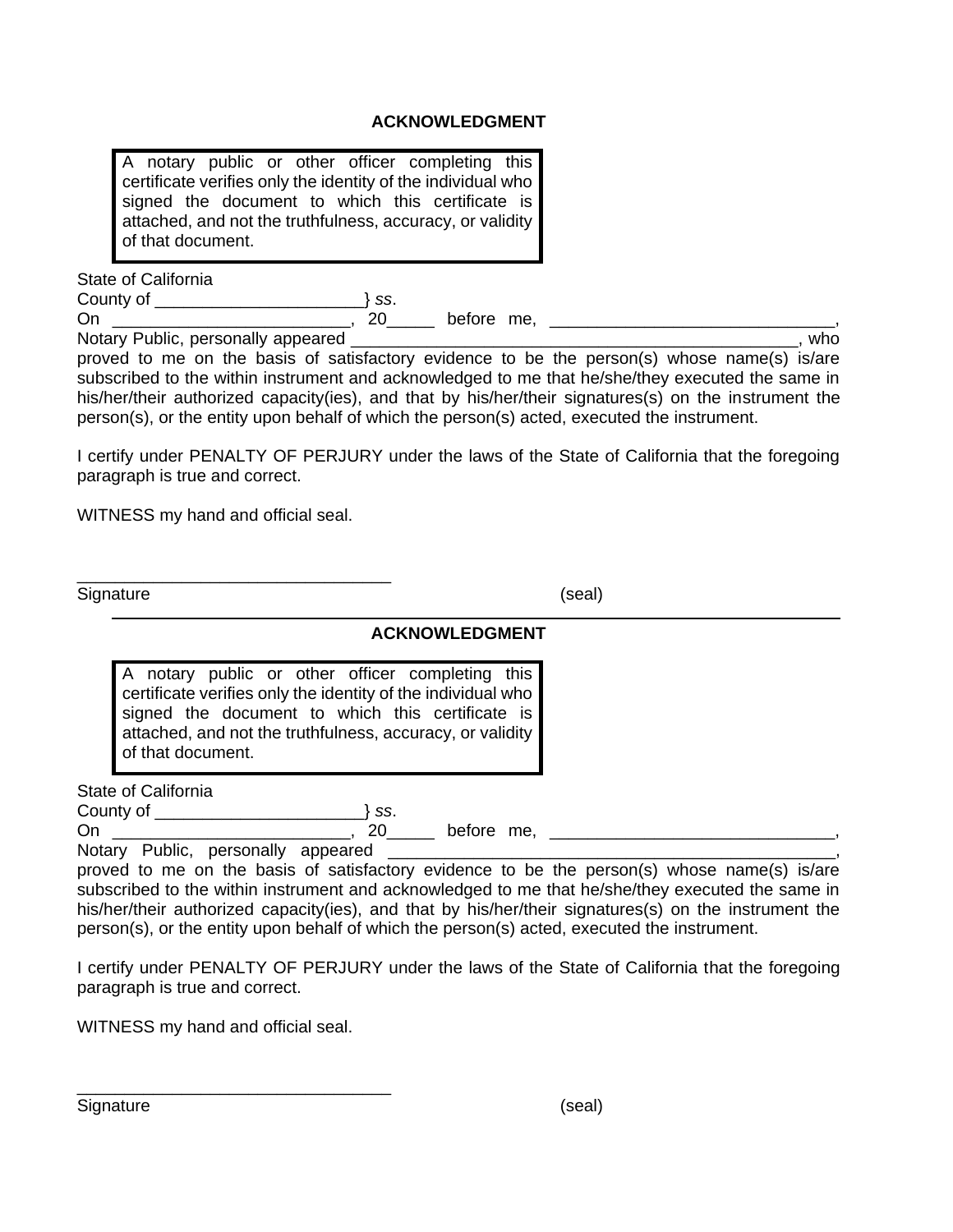| Recording                 |                                    |
|---------------------------|------------------------------------|
| Requested by and Mail to: |                                    |
| City of Newport Beach     |                                    |
| <b>Public Works Dept</b>  |                                    |
| Attn: Subdivision         |                                    |
| 100 Civic Center Drive    |                                    |
| P.O. Box 1768             |                                    |
| Newport Beach, CA 92658   |                                    |
|                           | This Space for Recorder's Use Only |

#### **Lot Line Adjustment/Lot Merger**

Address(es) or Property Involved: \_\_\_\_\_

### Owner(s) Affidavit

I (We) hereby certify under penalty of perjury that *1)* I am (we are) the record owner(s) of all parcels proposed for adjustment by this application, *2)* I (We) have knowledge of and consent to the filing of this application, *3)* the information submitted in connection with this application is true and correct; and *4)* I (We) consent to the recordation of these documents.

| <b>RECORD OWNERS:</b>                                                                                                    |                                                                                                                       |  |  |  |
|--------------------------------------------------------------------------------------------------------------------------|-----------------------------------------------------------------------------------------------------------------------|--|--|--|
| Parcel                                                                                                                   | the contract of the contract of the contract of the contract of the contract of the contract of                       |  |  |  |
|                                                                                                                          |                                                                                                                       |  |  |  |
|                                                                                                                          |                                                                                                                       |  |  |  |
|                                                                                                                          |                                                                                                                       |  |  |  |
| Signature of parcel owner                                                                                                | Signature of parcel owner                                                                                             |  |  |  |
| Parcel                                                                                                                   | <u> 1989 - Johann Harry Harry Harry Harry Harry Harry Harry Harry Harry Harry Harry Harry Harry Harry Harry Harry</u> |  |  |  |
|                                                                                                                          |                                                                                                                       |  |  |  |
|                                                                                                                          |                                                                                                                       |  |  |  |
|                                                                                                                          |                                                                                                                       |  |  |  |
| Signature of parcel owner                                                                                                | Signature of parcel owner                                                                                             |  |  |  |
|                                                                                                                          |                                                                                                                       |  |  |  |
| Parcel                                                                                                                   | <u> 1989 - Johann Stoff, Amerikaansk politiker († 1908)</u>                                                           |  |  |  |
|                                                                                                                          |                                                                                                                       |  |  |  |
|                                                                                                                          |                                                                                                                       |  |  |  |
| Signature of parcel owner                                                                                                | Signature of parcel owner                                                                                             |  |  |  |
|                                                                                                                          |                                                                                                                       |  |  |  |
| Parcel                                                                                                                   | <u> 1989 - Johann John Stone, meilich aus der Stone († 1918)</u>                                                      |  |  |  |
|                                                                                                                          |                                                                                                                       |  |  |  |
|                                                                                                                          |                                                                                                                       |  |  |  |
|                                                                                                                          |                                                                                                                       |  |  |  |
| Signature of parcel owner                                                                                                | Signature of parcel owner                                                                                             |  |  |  |
| NOTE: Each of these signatures must be notarized, using the appropriate Jurat attached and completed by a Notary Public. |                                                                                                                       |  |  |  |
| Approved for Recording CITY OF NEWPORT BEACH                                                                             |                                                                                                                       |  |  |  |
| <b>City Engineer:</b>                                                                                                    | Date:                                                                                                                 |  |  |  |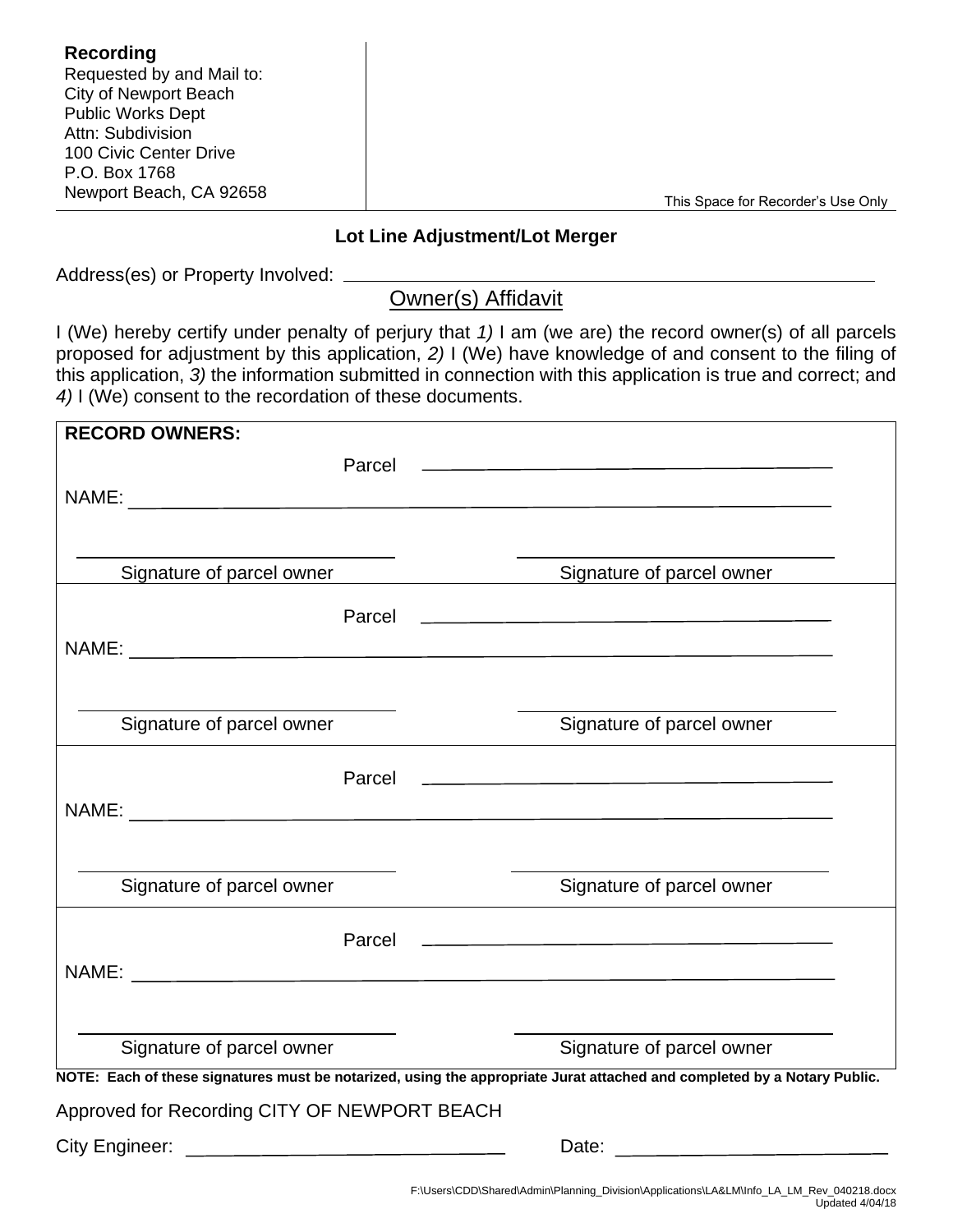## **EXHIBIT "A"** *CITY OF NEWPORT BEACH LOT LINE ADJUSTMENT NO. LA - ; OR LOT MERGER NO. LM -*

(LEGAL DESCRIPTION)

| <b>OWNER</b> | <b>EXISTING PARCEL</b><br>AP NUMBER | <b>PROPOSED PARCELS</b><br><b>REFERENCE NUMBERS</b> |
|--------------|-------------------------------------|-----------------------------------------------------|
|              |                                     |                                                     |
|              |                                     |                                                     |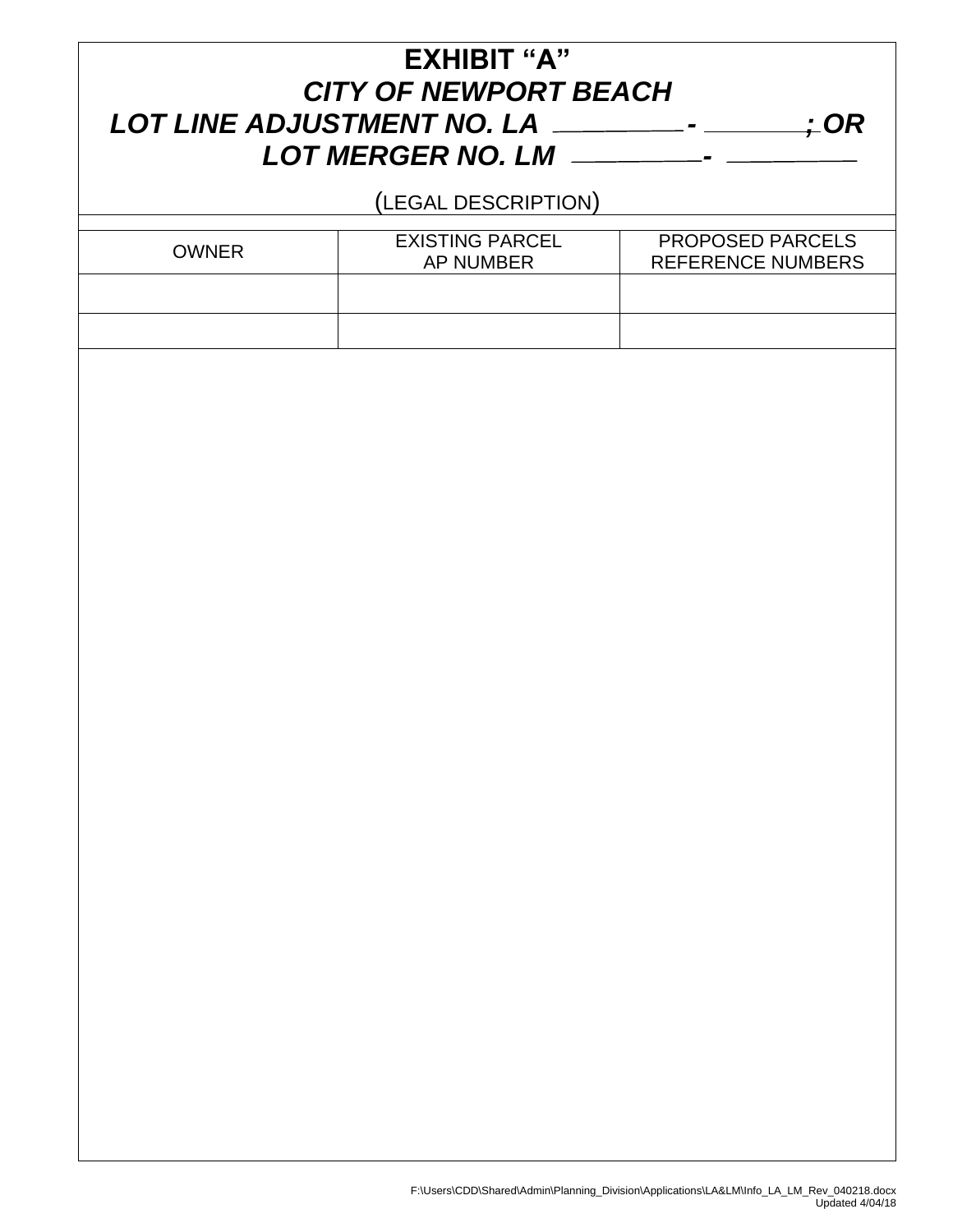| <b>EXHIBIT "B"</b><br><b>CITY OF NEWPORT BEACH</b> |              |              |  |  |
|----------------------------------------------------|--------------|--------------|--|--|
|                                                    | (MAP)        |              |  |  |
| <b>OWNER</b>                                       | <b>OWNER</b> | <b>OWNER</b> |  |  |
|                                                    |              |              |  |  |
|                                                    |              |              |  |  |
|                                                    |              |              |  |  |
|                                                    |              |              |  |  |
|                                                    |              |              |  |  |
|                                                    |              |              |  |  |
|                                                    |              |              |  |  |
|                                                    |              |              |  |  |
|                                                    |              |              |  |  |
|                                                    |              |              |  |  |
|                                                    |              |              |  |  |
|                                                    |              |              |  |  |
|                                                    |              |              |  |  |
|                                                    |              |              |  |  |
|                                                    |              |              |  |  |
|                                                    |              |              |  |  |
|                                                    |              |              |  |  |
|                                                    |              |              |  |  |
|                                                    |              |              |  |  |